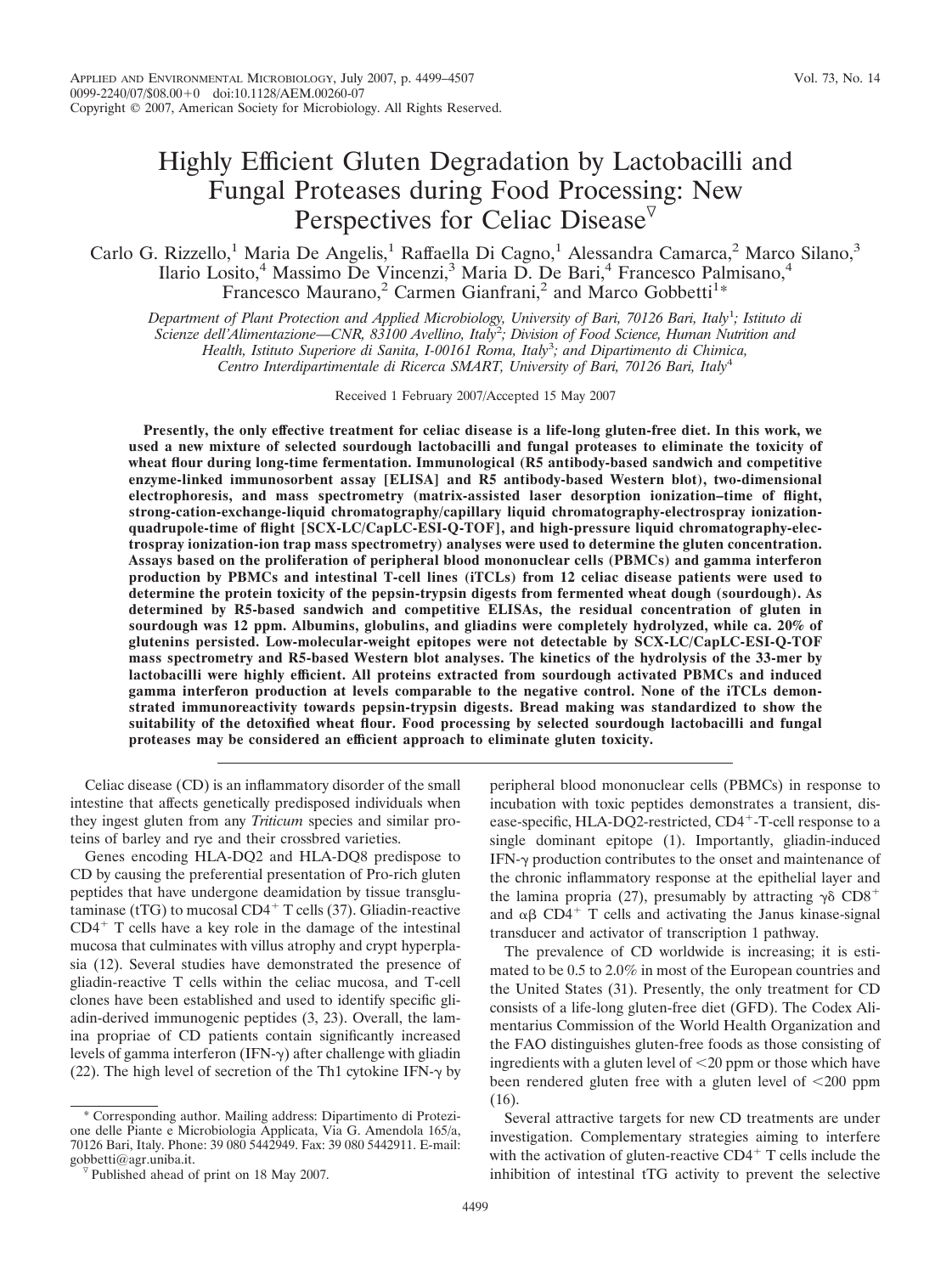deamidation of gluten immunogenic peptides (25) and the blockage of the binding of gluten epitopes to the HLA-DQ2 and HLA-DQ8 molecules (21). Other treatments involve cytokine therapy (32), selective adhesion molecule inhibitors (37), and peptide degradation by prolyl endopeptidases (PEPs) of microbial origin (24, 29, 34, 35). Beyond therapeutic treatments, there have been recent efforts to use the knowledge on the toxicity of gluten sequences for developing wheat that is free of such sequences (18). In the last decades, cereal food technology has changed dramatically by influencing the dietary habitudes of entire populations previously naïve to gluten exposure. Cereal baked goods are presently manufactured by fast processes in which long-time fermentations by sourdough, a cocktail of acidifying and proteolytic lactic acid bacteria with or without *Saccharomyces cerevisiae*, have been almost totally replaced by the use of chemical and/or baker's yeast leavening agents. In this technology, cereal components (e.g., proteins) are not degraded during manufacture (17). Recent studies (6, 7, 10, 11) showed that the manufacture of wheat and rye breads or pasta with flours made tolerable to CD patients by using selected sourdough lactobacilli may markedly decrease the toxicity of prolamin epitopes but that the concentration of gluten in these foods remains above 6,000 ppm.

This paper describes the use of a more complex formula, consisting of sourdough lactobacilli selected for their peptidase systems and fungal proteases active specifically towards gluten, than the above-cited studies for the manufacture of wheat bread having a concentration of gluten of  $\leq 20$  ppm. Wheat protein hydrolysis was determined by complementary techniques such as two-dimensional electrophoresis (2DE), matrix-assisted laser desorption ionization–time of flight (MALDI-TOF) mass spectrometry (MS), strong-cation-exchange (SCX)-liquid chromatography (LC)/capillary LC (CapLC)-electrospray ionization (ESI)-quadrupole-time of flight (Q-TOF) MS, R5 antibody-based enzyme-linked immunosorbent assay (ELISA), and R5-based Western blot analyses. In vitro assays of PBMC-lymphocyte proliferation and IFN- $\gamma$  production from PBMCs and intestinal Tcell lines (iTCLs) confirmed the absence of toxicity of hydrolyzed wheat proteins.

#### **MATERIALS AND METHODS**

**Microorganisms and enzymes.** *Lactobacillus alimentarius* 15 M, *L. brevis* 14G, *L. sanfranciscensis* 7A, and *L. hilgardii* 51B (defined as pool 1) were previously selected based on their capacity to hydrolyze gliadins (10). *L. sanfranciscensis* LS3, LS10, LS19, LS23, LS38, and LS47 (defined as pool 2) were selected based on their peptidase systems, with particular reference to activities towards Prorich peptides (8). Strains were propagated for 24 h at 30°C in MRS broth (Oxoid, Basingstoke, Hampshire, United Kingdom) with the addition of fresh yeast extract (5%, vol/vol) and 28 mM maltose at a final pH of 5.6. When used for wheat sourdough fermentations, *Lactobacillus* cells were cultivated until the late exponential phase of growth was reached (ca. 12 h).

Proteases of *Aspergillus oryzae* (500,000 hemoglobin units on the tyrosine basis/g; enzyme 1 [E1]) and *A. niger* (3,000 spectrophotometric acid protease units/g; enzyme 2 [E2]), routinely used for bakery applications, were supplied by BIO-CAT Inc. (Troy, VA).

**Wheat sourdough fermentation.** The characteristics of the wheat (*Triticum aestivum* cv. Appulo) flour used in this study were as follows: moisture content, 12.8%; protein content (approximately equal to the organic nitrogen content multiplied by 5.70), 10.3% (dry weight); fat content, 1.8% (dry weight); ash content, 0.6% (dry weight); and total soluble carbohydrate content, 1.5% (dry weight). The following formulas were used for sourdough fermentation: sourdough 1 (S1), 80 g of wheat flour and 320 g of tap water containing  $5 \times 10^8$ CFU/g of pool 1 (final density in the dough); S2, the S1 formula with the addition

of  $5 \times 10^8$  CFU/g of pool 2; S2E1, the S2 formula with the addition of 200 ppm of E1; S2E2, the S2 formula with the addition of 200 ppm of E2; and S2E12, the S2 formula with the addition of 200 ppm of both E1 and E2. Doughs were incubated for 48 h at 37°C with stirring (ca. 200 rpm). A chemically acidified dough (CAD) without a bacterial and enzyme inoculum was acidified to pH 3.5 by a mixture of lactic and acetic acids (molar ratio, 4:1) and used as the control. For each condition, four independent fermentations were carried out.

**Extraction of wheat flour proteins and electrophoresis.** Wheat flour proteins were selectively extracted by following the method of Weiss et al. (46). For Tricine-sodium dodecyl sulfate (SDS)-polyacrylamide gel electrophoresis (PAGE), immunological, and MS analyses, protein extraction was carried out directly with 60% ethanol to include both peptides and proteins that were hydroalcoholically soluble. The protein concentration was determined by the Bradford method (5). The organic nitrogen concentration was determined using the Kjeldahl method. Free amino acids were analyzed by a series 30 amino acid analyzer (Biochrom Ltd., Cambridge Science Park, United Kingdom) (10).

 $2DE$  of aliquots of ca. 30  $\mu$ g of protein from extracted fractions was performed with the Immobiline-polyacrylamide system (6, 10). Isoelectric focusing on immobilized pH gradient strips (Immobiline strips; Amersham Pharmacia Biotech, Uppsala, Sweden) was carried out to provide a linear gradient of pH 6.0 to 11.0 for gliadin fractions or a nonlinear gradient of pH 3.0 to 10.0 for albuminglobulin and glutenin fractions by using an IPGphor system. Gels were silver stained and spot intensities were normalized as reported by Bini et al. (4). Four gels from independent fermentations were analyzed.

Aliquots of 10 to 20  $\mu$ l (ca. 10  $\mu$ g of protein) of extracted fractions were also analyzed by Tricine-SDS-PAGE according to the method of Schägger and von Jagow (33).

**Immunological and MALDI-TOF MS analysis.** Immunological analyses were carried out by using R5 antibody-based sandwich and competitive ELISAs and R5 antibody-based Western blotting. The R5 monoclonal antibody and the horseradish peroxidase-conjugated R5 antibody were used for gluten analysis. The R5-based sandwich ELISA (43) was performed with the Transia plate detection kit by following the instructions of the manufacturer (Diffchamb, Västra Frölunda, Sweden). The R5-based competitive ELISA (15) was performed at the gluten unit of the Centro National de Biotecnologia (Madrid, Spain). For R5-based Western blot analysis, after one-dimensional SDS-PAGE or Tricine-SDS-PAGE, proteins were electrotransferred onto polyvinylidene difluoride membranes, the membranes were incubated directly with R5 horseradish peroxidase, and the blots were developed by immunodetection with the ECL Western blotting analysis system (Amersham Pharmacia) (43).

MALDI-TOF MS analysis was carried out with a Voyager De Pro workstation (PerSeptive Biosystems, United Kingdom). Eight microliters of 50 mM octyl-Dglucopyranoside detergent and 25  $\mu$ l of saturated sinapic acid in 30% (vol/vol) acetonitrile solution, containing 0.1% (vol/vol) trifluoroacetic acid (TFA), were added to  $100 \mu l$  of gliadin ethanol extracts. The matrix-sample mixture and the experimental conditions used were described previously (19). A standard of European gliadins was also included in the analyses.

**Off-line bidimensional SCX-LC/CapLC followed by ESI-Q-TOF MS analysis of gliadin peptides.** The SCX-LC apparatus consisted of a binary LC pump (model no.  $1525\mu$ ; Waters, Milford, MA), an SCX BIO BASIC column (Thermo-Electron, San Jose, CA), and a Rheodyne six-port injector. SCX-LC separations were performed at a 0.2-ml/min flow rate by using a binary gradient with (i) a 60% water–40% acetonitrile (vol/vol) mixture (mixture A) and (ii) mixture A containing 300 mM ammonium acetate (mixture B; elution program, 0 to 40% mixture B in 50 min, return to initial conditions in 10 min, and column reconditioning for 20 min). UV detection was performed at 240 nm by using a UV-VIS detector (model no. 2487; Waters). The UV trace, processed by the MassLynx 4.0 software, was employed as a guide for the collection of fractions to be further separated and analyzed by CapLC-ESI-Q-TOF MS. This stage of analysis was performed under the conditions described by De Angelis et al. (6).

**Kinetics of hydrolysis and high-pressure liquid chromatography (HPLC)-ESI MS analysis of the 33-mer.** A mixture containing the microbial pools 1 and 2, 2 mM 33-mer peptide, and 0.05% (wt/vol) NaN<sub>3</sub> in 1 ml of 200 mM phosphate buffer, pH 7.5, was incubated for 48 h at 37°C with stirring (150 rpm). Aliquots were taken at intervals, and TFA (0.1% [vol/vol] final concentration) was added. After centrifugation, supernatants corresponding to extracellular solutions were collected. Harvested cells were resuspended in 100  $\mu$ l of 200 mM phosphate buffer, pH 7.5, and sonicated to obtain the cytoplasmic extracts. Extracellular solutions and cytoplasmic extracts were stored at  $-80^{\circ}$ C until MS analysis.

Reverse-phase HPLC coupled with ESI-ion trap MS was adopted for the analysis of the 33-mer either in the extracellular solutions or in the cytoplasmic extracts. The HPLC apparatus consisted of a Waters 600 MS chromatographic pump and a Supelcosil LC-18-DB column (250 by 2.1 mm in diameter; Supelco,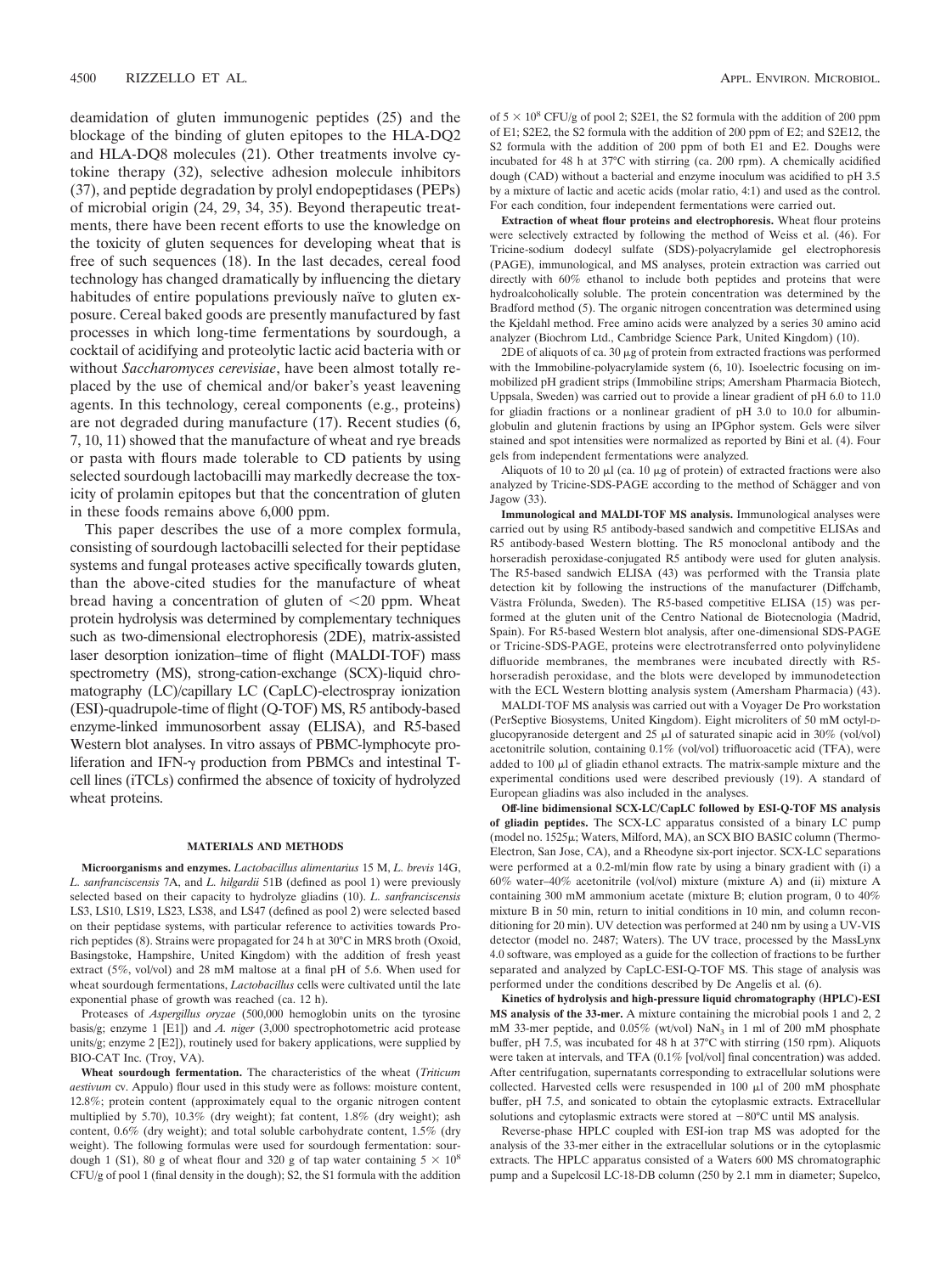Bellefonte, PA) connected to an LCQ ion trap mass spectrometer (Thermo-Electron) through its ESI interface; the divert/inject six-port valve embedded in the spectrometer was used for loop injection (injection volume,  $40 \mu l$ ) of samples.

HPLC separations were performed at a flow rate of 0.16 ml/min by using gradient elution with (i) water and (ii) acetonitrile, both containing 0.1% (vol/ vol) TFA, according to the following program: 0 to 70% (vol/vol) acetonitrile in 35 min, isocratic elution with 70% acetonitrile for 5 min, return to 0% acetonitrile in 5 min, and column reconditioning for 20 min. The LCQ spectrometer, completely controlled by the Xcalibur software (ThermoElectron), was operated in the positive ion mode; MS chromatograms in the total ion current (*m/z* range, 50 to 2,000) and selected ion monitoring (for an *m/z* of 1,955.5, corresponding to the doubly charged ion  $[M + 2H]^{2+}$  of the 33-mer) modes were recorded for each sample.

**Pepsin-trypsin (PT) digests and patients.** Protein fractions selectively extracted from CAD and sourdoughs were subjected to sequential PT hydrolysis steps to simulate in vivo digestion (6). After digestion, the PT digests were heated at 100<sup>o</sup>C for 30 min to inactivate enzymes and then freeze dried.

Six newly diagnosed CD patients (age range, 18 to 54 years) were included in the study. CD was diagnosed according to European Society for Paediatric Gastroenterology, Hepatology and Nutrition criteria (14). All six patients were on gluten-containing diets at the time of enrollment. A sample of peripheral blood was taken from each patient on the day of diagnosis by gastrointestinal endoscopy.

For the generation of T-cell lines, biopsy specimens from the small intestines of six additional patients (age range, 18 to 49 years) undergoing treatment for CD were obtained. All patients expressed the HLA-DQ2 phenotype.

**Culture of PBMCs, MTT assay, and IFN- evaluation.** PBMCs were isolated from 6 ml of heparinized blood by Lympholyte-H (Cederlane, Hornby, Ontario, Canada) gradient centrifugation and cultured at a density of  $1.0 \times 10^6$  cells per ml in 96-well culture plates in RPMI 1640 culture medium supplemented with 10% fetal bovine serum, streptomycin (50 ng/ml), and penicillin (100 g/ml; GIBCO-Invitrogen Ltd., Paisley, United Kingdom). After 24 h, PBMCs were treated in triplicate (independent experiments) with the PT digest of glutenins or gliadins (0.5 mg/ml). After 24 h of stimulation, PBMCs were harvested for the MTT [3-(4,5-dimethylthiazol-2-yl)-2-5-diphenyltetrazolium bromide] assay, and the free supernatant was collected and stored at  $-80^{\circ}$ C for IFN- $\gamma$  evaluation.

To assess the effect of treatments on the PBMC-lymphocyte proliferation, the MTT assay (MTT-based cell growth determination kit; Sigma, St. Louis, MO) was carried out. After 24 h of incubation, measurements were carried out by an ELISA reader (Bio-Rad, Hercules, CA) at 570 nm by using a 630-nm-pore-size filter as a reference. The proliferative response in the presence of the culture medium alone (negative control) was taken as 100%, and the percentage of inhibition in response to each PT digest was calculated.

The concentrations of IFN- $\gamma$  in PBMC supernatant samples were determined by commercial ELISA kits according to the instructions of the manufacturer (Biosource, Camarillo, CA). Standards were run on each plate. Samples from the different patients were run at the same time. The level of IFN- $\gamma$  production in the presence of the culture medium alone was taken as 100%, and the responses of PBMCs treated with PT digests were compared to this standard.

**Generation of gliadin-specific iTCLs and T-cell specificity assays.** Jejunal explants were digested with collagenase A as described previously (42). T-cell lines were established by repeated stimulation (every 7 days) of intestinal cells with 50  $\mu$ g of tTG-deamidated gliadin/ml and autologous irradiated PBMCs in complete culture medium containing 10% human serum. Gliadin-specific iTCLs were kept as long-term cell cultures by cyclic restimulation (every 14 days) with phytohemagglutinin and feeder cells and interleukin-2.

iTCLs were tested for the recognition of gluten-derived fractions from both CAD and sourdoughs by the detection of IFN- $\gamma$  production by ELISAs. tTGtreated deamidated PT digests of albumin-globulin, gliadin, and glutenin fractions were used as antigens. Intestinal cells  $(0.3 \times 10^5)$  were plated in 200  $\mu$ l of 10% human serum in the presence of irradiated (11,000 rad) autologous or HLA-matched B lymphoblastoid cell lines transformed with Epstein-Barr virus and antigens (50 µg/ml). A tTG-PT-gliadin from *T. aestivum* cv. Sagittario was used as a positive control. After 48 h, cell supernatants (50  $\mu$ l) were collected for the assessment of IFN- $\gamma$  production; thereafter, cells were labeled with 0.5  $\mu$ Ci of [<sup>3</sup>H]thymidine (Amersham Pharmacia)/well and harvested after 16 h. IFN-γ production was analyzed using a sandwich ELISA manufactured in-house with a pair of anti-IFN- $\gamma$  monoclonal antibodies (purified and biotinylated; Pharmingen-BD). All experiments were performed in duplicate. T-cell lines were considered antigen specific when IFN- $\gamma$  production increased more than twofold with respect to that in the medium alone.

TABLE 1. Concentrations of gluten in CAD and sourdoughs started with different mixtures of lactobacilli and enzymes as estimated by R5-based sandwich ELISA*<sup>a</sup>*

| Dough or<br>sourdough | Gluten concn<br>(ppm) |
|-----------------------|-----------------------|
|                       |                       |
|                       |                       |
|                       |                       |
|                       |                       |
|                       |                       |
|                       |                       |
|                       |                       |

*<sup>a</sup>* CAD and sourdoughs were fermented for 48 h at 37°C. Details about sourdough compositions, initial cell densities, and enzyme concentrations are given in Materials and Methods. Data are the means from four independent fermentations each analyzed twice.

**Bread making.** Baker's yeast bread was made by short fermentation: a mixture of 125 g of wheat flour and 64 ml of tap water (containing 1.5% baker's yeast) was allowed to ferment for 2 h at 37°C and baked at 250°C for 15 min. Sourdough bread was made using the same formula and conditions described for S2E12. After fermentation for 48 h at 37°C, water was removed by spray drying, the flour was milled, and the following formula was used for bread making: 125 g of fermented wheat flour (moisture content, ca. 12%), 100 ml of tap water (containing 1.5% baker's yeast), 6% (wt/wt) cornstarch (Clearam CH 20; product no. E1442; CHIMAB Spa, Pordenone, Italy), and 3% (wt/wt) xanthan gum (product no. E415; CHIMAB Spa). Compared to that in the baker's yeast bread formula, the amount of water was increased to permit the optimal performance of the structuring agents. The dough was mixed continuously with a high-speed mixer ( $60 \times g$ ; dough mixing time, 5 min; Chopin and Co., Boulogne-sur-Seine, France), allowed to ferment for 2 h at 37°C, and baked at 250°C for 15 min.

Four independent baking tests were carried out, and loaf volumes (as determined by rapeseed displacement) and weights were measured.

### **RESULTS**

**Immunological analyses.** Cell numbers of lactic acid bacteria in sourdoughs at the end of fermentation ranged from  $3 \times 10^9$ to  $5 \times 10^9$  CFU/g of dough, and the pH was ca. 3.5. The total bacterial count in the CAD did not exceed  $10^3$  CFU/g of dough.

After fermentation, samples were analyzed by an R5-based sandwich ELISA (Table 1). Compared to that in CAD, the concentration of gluten in the sourdough progressively decreased in the order of S1, S2, S2E1, S2E2, and S2E12. The concentration of residual gluten in S2E12 was 12 ppm. The same level of gluten was found by an R5-based competitive ELISA. This sourdough was fermented with microbial pool 1, consisting of *L. alimentarius* 15 M, *L. brevis* 14G, *L. sanfranciscensis* 7A, and *L. hilgardii* 51B (10); microbial pool 2, consisting of *L. sanfranciscensis* LS3, LS10, LS19, LS23, LS38, and LS47 (8); and the addition of proteases from *A. oryzae* (E1) and *A. niger* (E2). None of the other possible combinations not included in Table 1 gave a concentration of gluten of less than 20 ppm. Relative to the European gliadin standard and the CAD, no traces of gliadins in S2E12 were detectable by R5 based Western blotting (Fig. 1). The same was found regarding hydrolysis end products.

**2DE.** 2DE analysis of the CAD resolved 218 albumin-globulin polypeptides with pIs of 4.15 to 9.7 and molecular masses of 6.0 to 74.5 kDa. No albumin-globulin polypeptides in S2E12 were detectable. Seventy-six gliadin polypeptides in the CAD were detected by 2DE analysis. Polypeptides had pIs of 6.5 to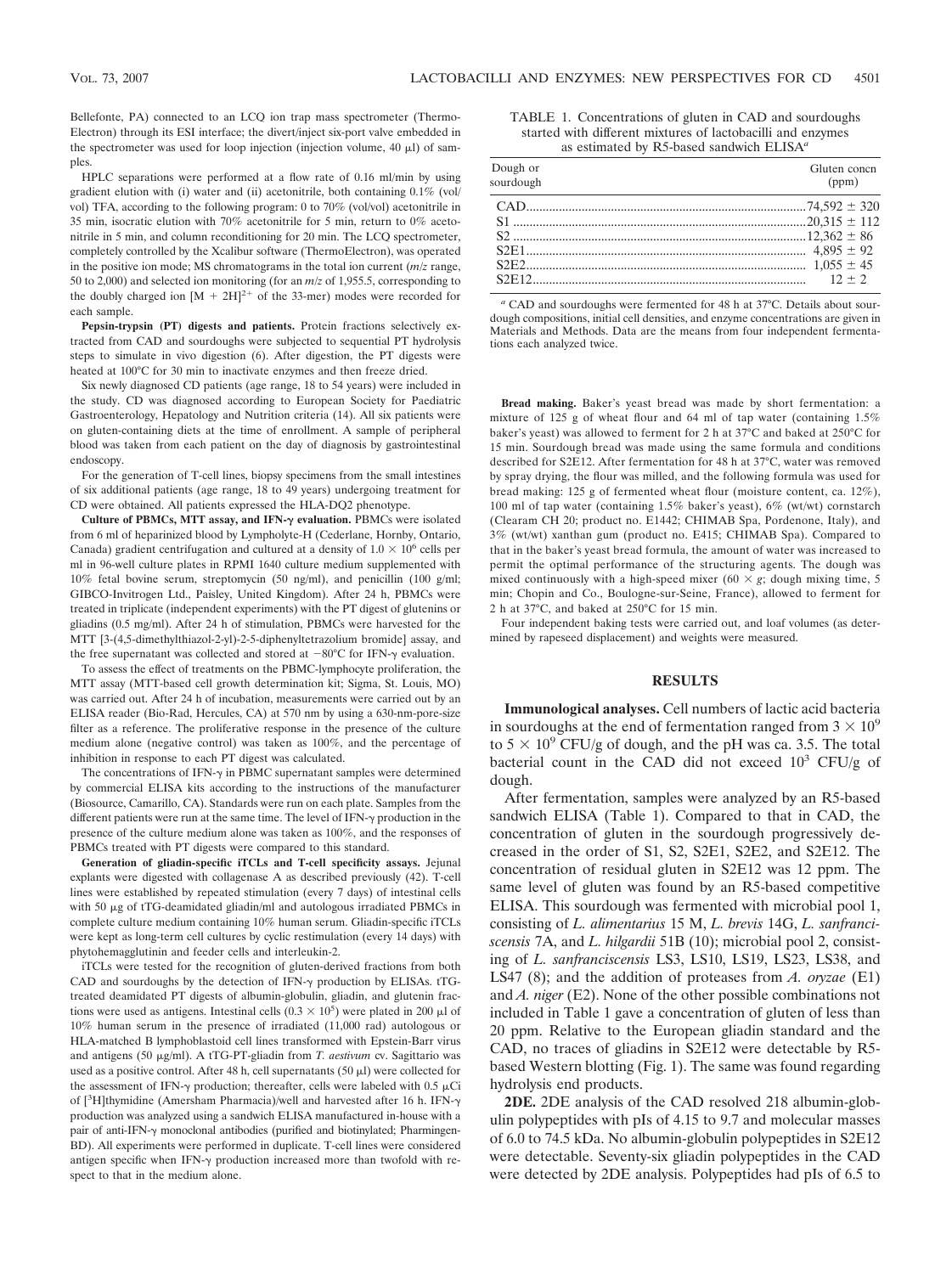

FIG. 1. R5-based Western blot analyses of the European gliadin reference (St), CAD (lane 1), and S2E12 (lane 2) fermented for 48 h at 37°C. After one-dimensional SDS-PAGE, proteins were electrotransferred for R5-based Western blot analysis. S2E12 ingredients are described in Materials and Methods.

9.9 and molecular masses of 9.2 to 54.1 kDa. No gliadin polypeptides in S2E12 were detectable. 2DE analysis of the CAD resolved 193 glutenin polypeptides with pIs of 4.10 to 9.45 and molecular masses of 11.05 to 81.8 kDa (Fig. 2A). Although marked hydrolysis was found, some glutenin polypeptides persisted in S2E12 (Fig. 2B). Of the 193 spots identified for the CAD, 160 showed hydrolysis factors which ranged from 95 to 100% and 24 and 9 demonstrated hydrolysis of 50 to 70% and 30 to 50%, respectively.

**MALDI-TOF MS.** CAD and S2E12 were subjected to extraction by 60% ethanol and analyzed by MALDI-TOF MS (Fig. 3). Gliadin peaks corresponding to the European gliadin standard and the CAD completely disappeared for S2E12. To look for small polypeptides, the *m/z* range used to analyze S2E12 was extended. A few peaks corresponding to molecular masses of less than ca. 8 kDa were found.

**Protein and peptide concentrations.** Spray-dried flour from CAD contained 0.29% water/salt-soluble proteins (mainly albumins and globulins; 16.3% of the total organic nitrogen content), 0.66% gliadins (37.1% of the total organic nitrogen content), and 0.83% glutenins (46.6% of the total organic nitrogen content), with a total organic nitrogen content of 1.78% that approximately corresponded to the protein concentration (the organic nitrogen content multiplied by 5.70 is 10.15%, versus a protein concentration of 10.3%) of the wheat flour used. The spray-dried flour from S2E12 showed a marked increase in the water/salt-soluble fraction to 1.66% (90.7% of the total organic nitrogen content), which corresponded to the accumulation of water/salt-soluble low-molecular-mass peptides and amino acids derived from the hydrolysis of all wheat proteins. Indeed, no organic nitrogen was detectable in the gliadin fraction, and the level of glutenins decreased to 0.17% (9.3%). The concentrations of free amino acids confirmed this difference: the CAD had ca. 1,050 mg/kg, while S2E12 contained ca. 14,622 mg/kg. Leu, Val, Glu, Ile, and Pro were present at the highest concentrations.

The Tricine-SDS-PAGE of the 60% ethanol-soluble fraction of S2E12 confirmed the presence of a few polypeptides with



FIG. 2. 2DE analysis of glutenin polypeptides of CAD (A) and S2E12 (B) fermented for 48 h at 37°C. S2E12 ingredients are described in Materials and Methods. Mr, molecular mass.

molecular masses of less than ca. 8 kDa. No immunogenic polypeptides were detected by the R5 monoclonal antibody in Tricine-SDS-PAGE. Both the 60% ethanol-soluble and the water/salt-soluble fractions of S2E12 were further analyzed using SCX-LC/CapLC followed by ESI-Q-TOF MS. Fractions were collected from the SCX-LC eluate whenever a peak with significant absorbance was observed; each of the fractions was then subjected to CapLC-ESI-Q-TOF MS analysis. Mass spectra related to each peak detected in the relevant total ion current traces were elaborated in order to search for *m/z* of  $[M + nH]^{n+}$  (where *n* is a variable) ions arising from gliadin peptides. No peak could be related to such species. One of the SCX-LC fractions from the water/salt-soluble fraction was spiked with 1 ppm of the synthetic epitope spanning residues 62 to 75 of  $\alpha$ -gliadin (1) and analyzed by CapLC-ESI-Q-TOF MS. A very intense peak was found, and the corresponding mass spectra confirmed the attribution of the epitope to the fragment comprising residues 62 to 75. Therefore, if present, gliadin peptides with molecular masses lower than 3 kDa (the detectable molecular mass limit for the ESI-Q-TOF MS analysis) had concentrations well below 1 ppm.

**Kinetics of hydrolysis of the 33-mer.** To elucidate the mechanism of the hydrolysis of gliadin epitopes, lactobacillus pools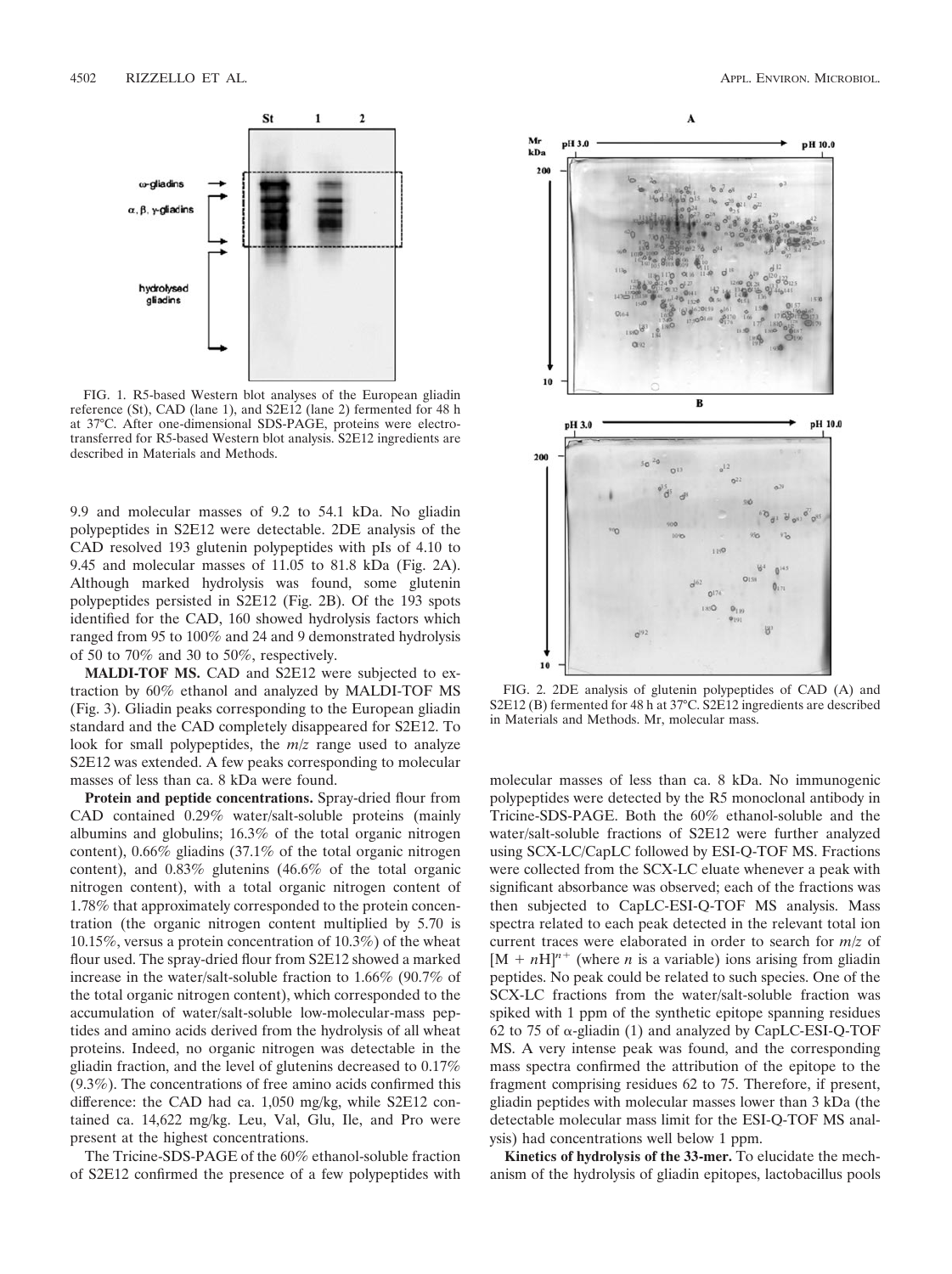

FIG. 3. MALDI-TOF mass spectra of the European gliadin reference (st), CAD (1), and S2E12 (2) fermented for 48 h at 37°C. S2E12 ingredients are described in Materials and Methods.

1 and 2 were incubated in a buffer system with 2 mM 33-mer. The concentrations of the 33-mer peptide both in the extracellular environment and the cell cytoplasm were monitored for 48 h using HPLC-ESI-ion trap MS. The 33-mer was found in the cell cytoplasm as soon as the incubation started, although its concentration could be estimated to be 100-fold lower than the one in the extracellular environment (Fig. 4). Remarkable decreases in the peptide concentrations in both media were also observed, although the decrease in the cytoplasm was sharper. About 70% of the 33-mer was degraded in 6 h, and its hydrolysis was completed after 18 h. No traces of the 33-mer were detectable in the cell cytoplasm. Potential 33-mer hydrolysis products were searched for in both samples, after each of the incubation periods. No evidence of their presence, at least at the minimum detectable concentration (20 ppm), was found. This minimum concentration was estimated by injecting each sample with the synthetic analogue of peptide QLQPFPQPQLPY, a potential hydrolytic product of the 33-mer.

**PBMC proliferation.** Polypeptides soluble in 60% ethanol and glutenins were extracted from CAD and the sourdoughs, subjected to PT hydrolysis, and used to treat PBMCs. The MTT assay was used to asses the lymphocyte proliferation, which decreased in proportion to the activation of apoptosis in



FIG. 4. Time dependence of the peak areas obtained for the 33-mer in the selected ion monitoring mode in the HPLC-ESI-ion trap MS analysis of the extracellular environment (A) and lactobacillus cell cytoplasm (B).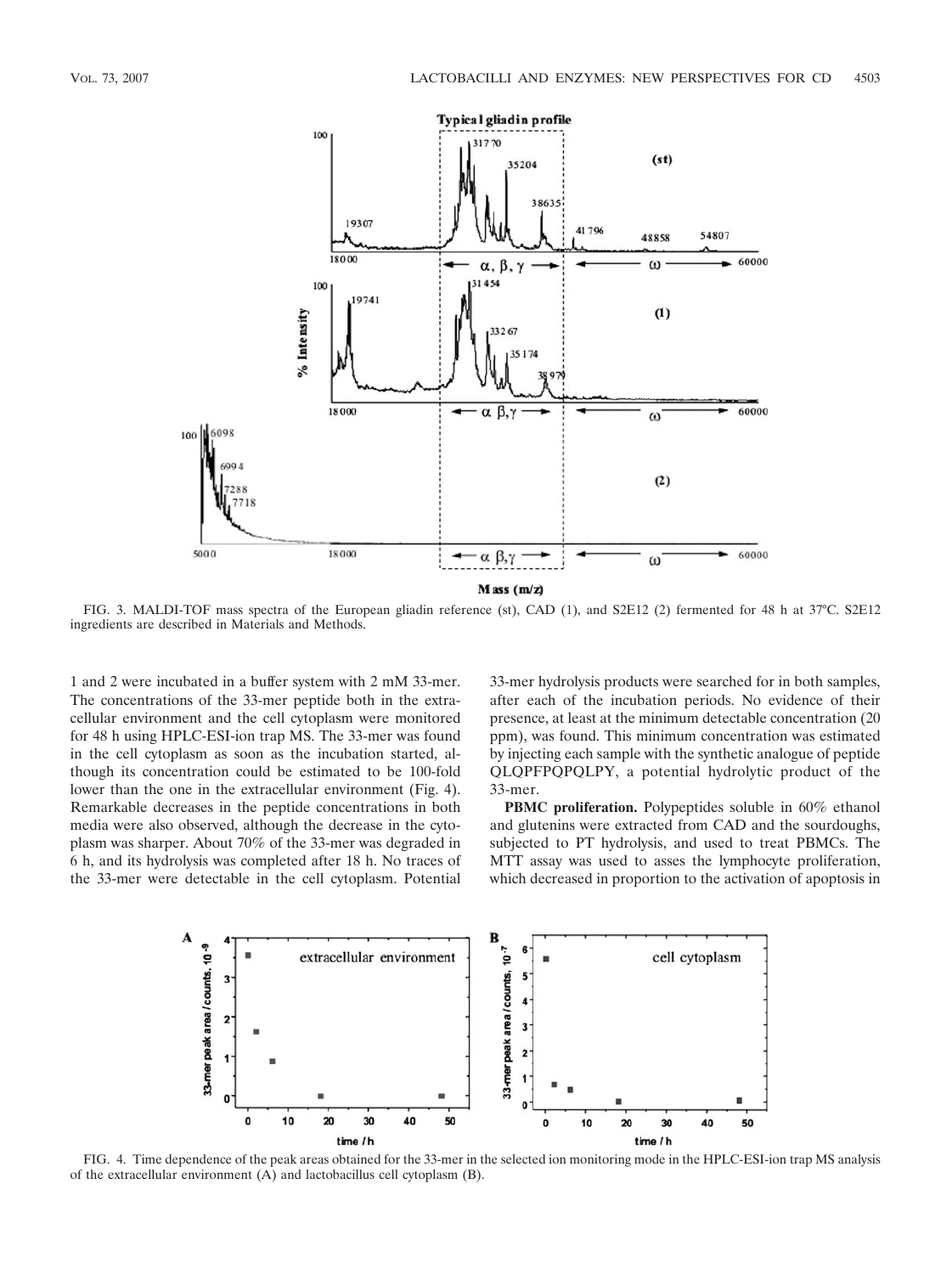

FIG. 5. Effects of the PT digests of polypeptides soluble in 60% ethanol (A) and glutenins (B) extracted from CAD and sourdoughs S1, S2, S2E1, S2E2, and S2E12 on PBMC proliferation. Cn, negative control. The proliferative response in the presence of the culture medium alone (negative control) was taken as 100%, and the percentage of inhibition in response to each PT digest was calculated. Sourdough ingredients are described in Materials and Methods. Data are the means  $\pm$  standard deviations from three independent fermentations each analyzed twice.

the presence of the antigen. The proliferation rate of PBMCs subjected to PT digests of polypeptides soluble in 60% ethanol increased according to the intensity of gluten hydrolysis in the sourdoughs (Fig. 5A and Table 1). The rate of proliferation in the presence of the PT digest from S2E12 was the same as that in the negative control. The same result was found for the PT digest of glutenins from S2E12 (Fig. 5B).

**IFN- production by PBMCs and iTCLs.** The exposure of lymphocytes to PT digests from different sourdoughs resulted in a progressive decrease in the cytokine production (Fig. 6A). The release of IFN- $\gamma$  by PBMCs treated with the PT digest from S2E12 was the same as that in the negative control. No differences in glutenins between the negative control and PBMCs treated with the PT digest from S2E12 were found (Fig. 6B).

IFN- $\gamma$  production in the culture supernatants was measured after 48 h of gliadin stimulation of long-term iTCLs established from intestinal mucosae of CD patients and highly responsive to tTG-PT-gliadin. iTCLs produced significant levels of IFN-γ in response to gliadins from cv. Sagittario and albumin-globulin, gliadin, and glutenin fractions from the CAD (Fig. 7). The IFN- $\gamma$  level induced by the PT digest of CAD-derived gliadins was comparable to that in the positive control (cv. Sagittario). PT-glutenin stimulation resulted in lower levels of IFN- $\gamma$  production than stimulation with albumin-globulin and gliadin

fractions from CAD. On the contrary, no IFN- $\gamma$  production was found following stimulation with any of the PT digests corresponding to S2E12.

**Bread making.** After the fermentation of S2E12, the water was removed and the pretreated wheat flour was used for bread making by using baker's yeast and structuring agents. This bread (sourdough bread) was compared to baker's yeast bread made with untreated flour and without structuring agents. The specific loaf volume (vol/wt) of the sourdough bread was similar to that of the baker's yeast bread  $(1.9 \pm 0.06$ cm<sup>3</sup>/g versus 2.06  $\pm$  0.06 cm<sup>3</sup>/g, respectively).

## **DISCUSSION**

Although new and attractive molecular treatments are under investigation (21, 25, 32, 37), presently, a GFD remains the only effective therapy for CD. Nevertheless, a GFD also has some drawbacks. It is expensive, gluten-free products have poor sensory and shelf life properties, and the diet is hard to follow and needs continuous monitoring by dieticians, also due to occasional malnutrition problems (18, 41). On the other hand, the development of wheat varieties that are free of toxic polypeptide sequences is considered unlikely because of the high degree of sequence homology existing among members of



FIG. 6. Effects of the PT digests of polypeptides soluble in 60% ethanol (A) and glutenins (B) extracted from CAD and sourdoughs S1, S2, S2E1, S2E2, and S2E12 on IFN- $\gamma$  production by PBMCs. Cn, negative control. The IFN- $\gamma$  production in the presence of the culture medium alone was taken as 100% and used as a standard to assess the responses of PBMCs treated with PT digests. Sourdough ingredients are described in Materials and Methods. Data are the means  $\pm$  standard deviations from three independent fermentations each analyzed twice.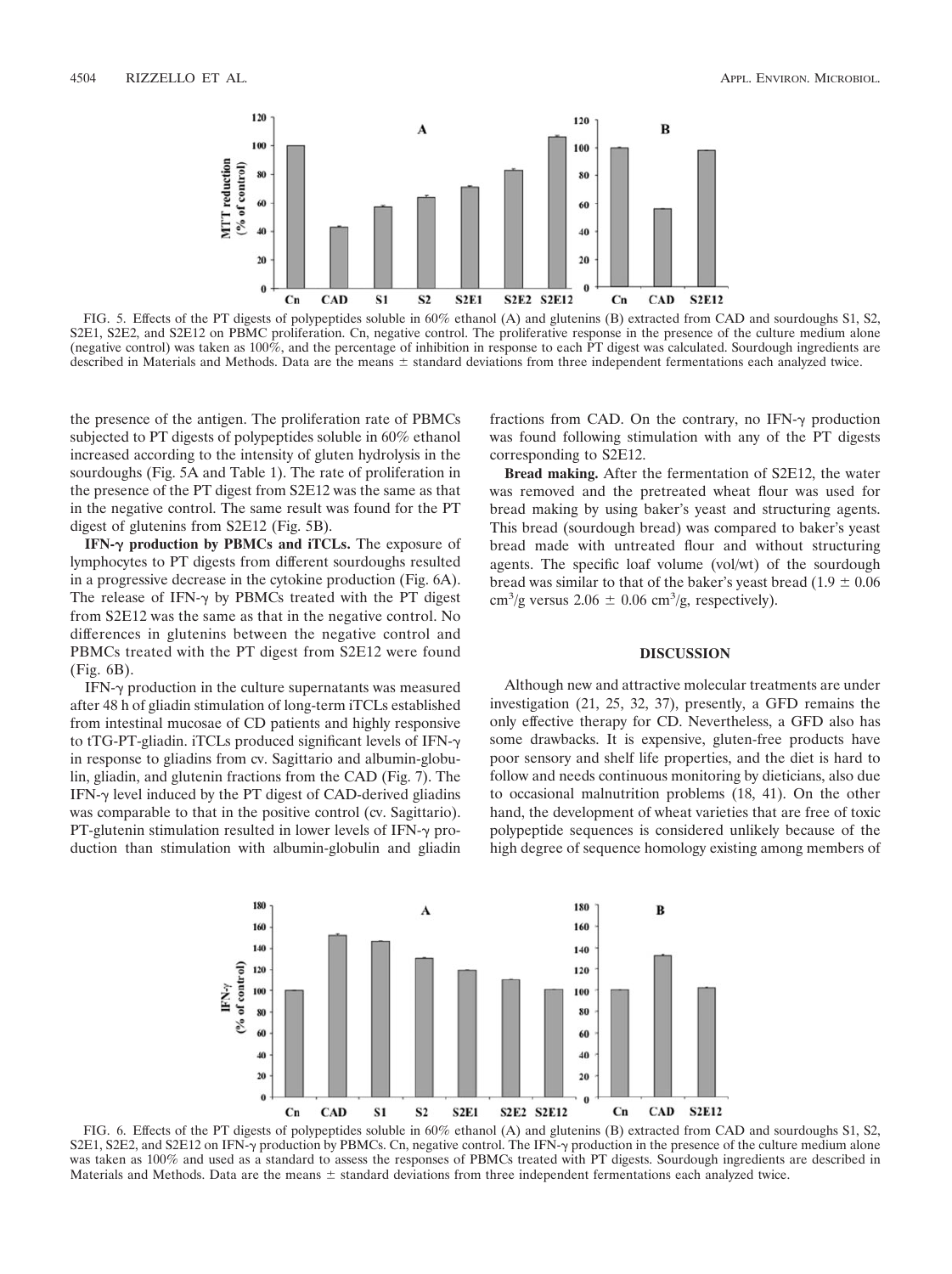

FIG. 7. Effect of tTG-deamidated PT digests of proteins extracted from CAD (columns 1, 2, and 3) and  $S2E1\overline{2}$  (columns 4, 5, and 6) on IFN- $\gamma$  production by iTCLs. Columns: Cn, negative control (medium alone); 1 and 4, albumins and globulins; 2 and 5, gliadins; 3 and 6, glutenins; Sg, PT digest of gliadins from cv. Sagittario. The IFN- $\gamma$  level in 48-h cell culture supernatant was measured by a sandwich ELISA. S2E12 ingredients are described in Materials and Methods. Data are the means  $\pm$  standard deviations from two independent fermentations each analyzed twice.

the cereal protein family and because cereals like wheat are hexaploid (18).

Novel proteomic technologies to eliminate toxic epitopes during food processing were pursued in this study. Food-grade sourdough lactobacilli, as cell factories for multiple and complementary proteolytic enzymes, supplemented with fungal proteases were used. This approach conceptually resembles that of other studies (24, 29, 34, 35), which used microbial PEPs but as an oral supplement to the diet. *Flavobacterium meningosepticum* PEP-catalyzed cleavage activity was shown to be complementary to intestinal brush border enzymes. The pretreatment of gluten with PEP of *F. meningosepticum* prevented the development of fat or carbohydrate malabsorption in the majority of those patients who were subjected to a 2-week gluten challenge (30). A newly identified PEP from *A. niger* efficiently degrades T-cell-stimulatory peptides as well as a PT digest of gluten and intact gluten (39). In our study, the addition of fungal proteases routinely used in bread making was useful to start the primary proteolysis of wheat proteins. After primary hydrolysis, medium-sized polypeptides, including the 33-mer and analogue epitopes, are efficiently transported into lactobacillus cytoplasm and subjected to peptidase activities (17).

Previous in vivo, ex vivo, and in vitro assays showed that a few of the sourdough lactobacilli (pool 1) considered in this study, although markedly decreasing the toxicity of gluten epitopes (6, 7, 10, 11), were helpful only in eliminating the risk of gluten cross contamination. Aiming at manufacturing a bread made of wheat flour alone that could be tolerated by CD patients, further efforts were made in this study to increase the hydrolyzing capacity during sourdough fermentation (7, 10, 11). Besides adding fungal proteases, we employed a new pool (pool 2) of selected *L. sanfranciscensis* strains (8). These strains are characterized by marked peptidase activity towards Pro-rich peptides. As required by the Codex Alimentarius Commission, the hydrolyzed wheat flour contained 20 ppm of gluten. This threshold was also confirmed by the R5-based competitive ELISA (15) that allows the quantification of hydrolyzed gliadins, the level of which may be underestimated in some cases by the R5-based sandwich ELISA, in foods that have been

processed by enzymatic procedures. The gluten concentration was also consistent with the recommendation of the Prolamins Working Group, which suggested a lower limit than the previous threshold of 200 ppm (40). After hydrolysis, S2E12 spray-dried flour was a mixture of mainly water/ salt-soluble low-molecular-mass peptides and amino acids. By using several complementary immunological, electrophoresis, and MS techniques, it was shown that gliadin and albumin-globulin were completely degraded, as were the glutenins for the most part. As determined by SCX-LC/ CapLC-ESI-Q-TOF MS and R5-based Western blot analyses, no epitopes with molecular masses of ca.  $\leq 8$  kDa were detectable in the 60% ethanol-soluble and water/salt-soluble fractions. About 20% of the glutenin fraction persisted in the sourdough S2E12. Glutenins may contain sequences (e.g., glt04 residues 707 to 742) that activate T cells from the small intestine and result in the secretion of large amounts of IFN- $\gamma$  (38, 44). High-molecular-mass glutenin subunits stimulate T-cell lines from some CD patients and exacerbate CD in vivo (9). For these reasons, the present diagnostic value of the R5 antibody for detecting toxic epitopes may be in part limited, and in vitro assays (e.g., those involving iTCLs and PBMCs) are imposed to confirm the absence of toxicity (20).

Although peripheral lymphocytes cannot reflect the cytokine profile of the tissue under analysis, some studies (1, 2) have shown the suitability of PBMCs as a model system. Besides, the in vitro incubation of PBMCs from CD patients with PT digests provides a noninvasive system to screen the toxicity of sourdough samples. As expected, the PT digests from the CAD caused a marked decrease in PBMC proliferation due to the related activation of apoptosis that occurs when highly activated lymphocytes again encounter the antigen (47). Responses to PT digests from various sourdoughs differed and culminated with the response to the PT digest from S2E12, which activated PBMCs to the level in the negative control. IFN- $\gamma$  production is a Th1-specific event (2), whereas proliferation is an index of T-cell activation. Indeed, the proliferation of PBMCs of CD patients is inhibited by anti-DR antibody, indicating that class II molecules are involved in the presentation of gliadin peptides to peripheral T cells (28). IFN- $\gamma$  coordinates many aspects of the innate and adaptive immune responses, and it is the principal cytokine produced by  $\alpha\beta$  CD4<sup>+</sup> reactive T cells upon gluten activation (26, 27, 32, 45). The PT digests of  $60\%$ ethanol-soluble polypeptides and glutenins from sourdough S2E12 had the same capacity to induce IFN- $\gamma$  as the negative control. To exclude immunoreactivity, the immune responses of iTCLs to the PT digest of S2E12 was also assayed (3, 13, 20, 36, 42). Six gluten-specific iTCLs obtained from jejunal explants increased IFN- $\gamma$  production when stimulated by protein fractions from the CAD. None of the iTCLs used in this study demonstrated immunoreactivity when treated with the PT digest of S2E12.

Technologically, an expected perplexity concerns the suitability of such wheat flour to ensure bread quality given the complete degradation of gluten. Spray-dried flour from S2E12 was used as an ingredient in bread made by conventional short-time fermentation with baker's yeast and structuring agents. The specific loaf volume of this bread was just slightly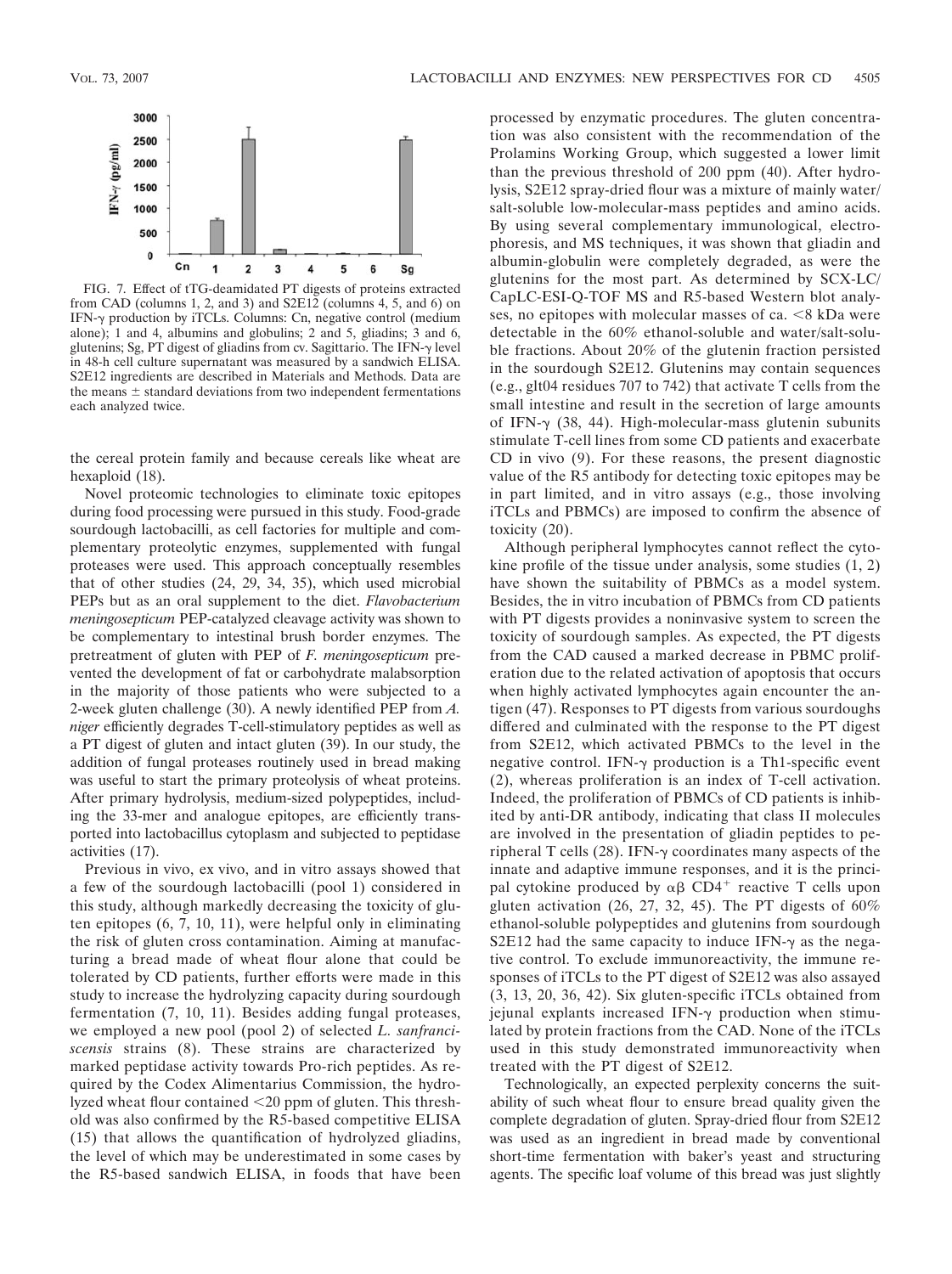4506 RIZZELLO ET AL. APPL. ENVIRON. MICROBIOL.

lower than that of baker's yeast bread, and the bread had the typical flavor of sourdough wheat bread as judged by an internal panel test. Given the encouraging results of this study, research including a long-term in vivo challenge of CD patients is in progress.

#### **ACKNOWLEDGMENT**

This work was supported by the Italian Ministry of University and Research, project no. 12819, D.D. 1801 (31 December 2004).

#### **REFERENCES**

- 1. **Anderson, R. P., P. Degano, J. Godkin, D. P. Jewell, and A. V. S. Hill.** 2000. In vivo antigen challenge in celiac disease identifies a single transglutaminase-modified peptide as the dominant A-gliadin T-cell epitope. Nat. Med. **6:**337–342.
- 2. **Anderson, R. P., D. A. van Heel, J. A. Tye-Din, D. P. Jewell, and A. V. S. Hill.** 2006. Antagonists and non toxic variants of the dominant wheat gliadin T cell epitope in coeliac disease. Gut **55:**485–491.
- 3. **Arentz-Hansen, H., R. Korner, O. Molberg, H. Quarsten, W. Vader, Y. M. Kooy, K. E. A. Lundin, F. Koning, P. Roepstorff, L. M. Sollid, and S. N. McAdam.** 2000. The intestinal T cell response to alpha-gliadin in adult coeliac disease is focused on a single deamidated glutamine targeted by tissue transglutaminase. J. Exp. Med. **191:**603–612.
- 4. **Bini, L., B. Magi, B. Marzocchi, F. Arcuri, S. Tripodi, M. Cintorino, J. C. Sanchez, S. Frutiger, and D. Hochstrasser.** 1997. Protein expression profiles in human breast ductal carcinoma and histologically normal tissue. Electrophoresis **18:**2832–2841.
- 5. **Bradford, M. M.** 1976. A rapid and sensitive method for the quantification of microgram quantities of protein utilizing the principle of protein-dye binding. Anal. Biochem. **72:**248–254.
- 6. **De Angelis, M., C. G. Rizzello, A. Fasano, M. G. Clemente, C. De Simone, M. Silano, M. De Vincenzi, I. Losito, and M. Gobbetti.** 2006. VSL#3 probiotic preparation has the capacity to hydrolyze gliadin polypeptides responsible for Celiac Sprue. Biochim. Biophys. Acta **1762:**80–93.
- 7. **De Angelis, M., R. Coda, M. Silano, F. Minervini, C. G. Rizzello, R. Di Cagno, O. Vicentini, M. De Vincenzi, and M. Gobbetti.** 2006. Fermentation by selected sourdough lactic acid bacteria to decrease the intolerance to rye and barley flours. J. Cereal Sci. **43:**301–314.
- 8. **De Angelis, M., R. Di Cagno, G. Gallo, M. Curci, S. Siragusa, C. Crecchio, E. Parente, and M. Gobbetti.** 2007. Molecular and functional characterization of *Lactobacillus sanfranciscensis* strains isolated from sourdoughs. Int. J. Food Microbiol. **114:**69–82.
- 9. **Dewar, D. H., M. Amato, H. J. Ellis, E. L. Pollock, N. Gonzalez-Cinca, H. Wieser, and P. J. Ciclitira.** 2006. The toxicity of high molecular weight glutenin subunits of wheat to patients with coeliac disease. Eur. J. Gastroenterol. Hepatol. **18:**483–491.
- 10. **Di Cagno, R., M. De Angelis, S. Auricchio, L. Greco, C. Clarke, M. De Vincenzi, C. Giovannini, M. D'Archivio, F. Landolfo, and M. Gobbetti.** 2004. Sourdough bread made from wheat and nontoxic flours and started with selected lactobacilli is tolerated in celiac sprue patients. Appl. Environ. Microbiol. **70:**1088–1096.
- 11. **di Cagno, R., M. De Angelis, G. Alfonsi, M. De Vincenzi, M. Silano, O. Vincentini, and M. Gobbetti.** 2005. Pasta made from durum wheat semolina fermented with selected lactobacilli as a tool for a potential decrease of the gluten intolerance. J. Agric. Food Chem. **53:**4393–4402.
- 12. **Diosdado, B., E. van Oort, and C. Wijmenga.** 2005. "Coelionomics": towards understanding the molecular pathology of coeliac disease. Clin. Chem. Lab. Med. **43:**685–695.
- 13. **Ellis, H. J., E. L. Pollock, W. Engel, J. S. Fraser, S. Rosen-Bronson, H. Wieser, and P. J. Ciclitira.** 2003. Investigation of the putative immunodominant T cell epitopes in coeliac disease. Gut **52:**212–217.
- 14. **European Society of Paediatric Gastroenterology and Nutrition.** 1990. Revised criteria for diagnosis of coeliac disease. Report of Working Group of European Society of Paediatric Gastroenterology and Nutrition. Arch. Dis. Child. **65:**909–911.
- 15. Ferre, S., E. Garcìa, and E. Mendez. 2004. Measurement of hydrolysed gliadins by a competitive ELISA based on monoclonal antibody R5: analysis of syrups and beers. *In* M. Stern (ed.), Proceedings of the 18th Meeting of the Working Group on Prolamin Analysis and Toxicity. Verlag Wissenschaftliche Scripten, Zwickau, Germany.
- 16. **Gallagher, E., T. R. Gormley, and E. K. Arendt.** 2004. Recent advances in the formulation of gluten-free cereal-based products. Trends Food Sci. Technol. **15:**143–152.
- 17. **Gobbetti, M.** 1998. The sourdough microflora: interactions between lactic acid bacteria and yeasts. Trends Food Sci. Technol. **9:**267–274.
- 18. **Hamer, R. J.** 2005. Coeliac disease: background and biochemical aspects. Biotechnol. Adv. **23:**401–408.
- 19. **Hernando, A., I. Valdes, and E. Mendez.** 2003. New strategy for the determination of gliadins in maize- or rice-based foods matrix-assisted laser desorption/

ionization time-of-flight mass spectrometry: fractionation of gliadins from maize or rice prolamins by acidic treatment. J. Mass Spectrom. **38:**862–871.

- 20. **Kilmartin, C., H. Wieser, M. Abuzakouk, J. Kelly, J. Jackson, and C. Feighery.** 2006. Intestinal T cell responses to cereal proteins in celiac disease. Dig. Dis. Sci. **51:**202–209.
- 21. **Kim, C. Y., H. Quarsten, E. Bergseng, C. Khosla, and L. M. Sollid.** 2004. Structural basis for HLA-DQ2-mediated presentation of gluten epitopes in celiac disease. Proc. Natl. Acad. Sci. USA **101:**4175–4179.
- 22. **Kontakou, M., R. T. Przemioslo, and R. P. Sturgess.** 1995. Cytokine mRNA expression in the mucosa of treated coeliac patients after wheat peptide challenge. Gut **37:**52–57.
- 23. **Lundin, K. E., H. Scott, T. Hansen, G. Paulsen, T. S. Halstensen, O. Fausa, E. Thorsby, and L. M. Sollid.** 1993. Gliadin-specific, HLA-DQ (alpha 1\*0501, beta 1\*0201) restricted T cells isolated from the small intestinal mucosa of celiac disease patients. J. Exp. Med. **178:**187–196.
- 24. **Marti, T., O. Molberg, Q. Li, G. M. Gray, C. Khosla, and L. M. Sollid.** 2005. Prolyl endopeptidase-mediated destruction of T cell epitopes in whole gluten: chemical and immunological characterization. J. Pharmacol. Exp. Ther. **312:**19–26.
- 25. **Molberg, O., S. McAdam, K. E. A. Lundin, C. Kristiansen, H. Arentz-Hansen, K. Kett, and L. M. Sollid.** 2001. T cells from celiac disease lesions recognize gliadin epitopes deamidated in situ by endogenous tissue transglutaminase. Eur. J. Immunol. **31:**1317–1323.
- 26. **Monteleone, I., G. Monteleone, G. Del Vecchio Blanco, P. Vavassori, S. Cucchiara, T. T. MacDonald, and F. Pallone.** 2004. Regulation of the T helper cell type 1 transcription factor T-bet in coeliac disease mucosa. Gut **53:**1090–1095.
- 27. **Nilsen, E. M., F. L. Jahnsen, K. E. Lundin, F. E. Johansen, O. Fausa, L. M. Sollid, J. Jahnsen, H. Scott, and P. Brandtzaeg.** 1998. Gluten induces an intestinal cytokine response strongly dominated by interferon  $\gamma$  in patients with celiac disease. Gastroenterology **115:**551–563.
- 28. **O'Keeffe, J., K. Mills, J. Jackson, and Y. Feighery.** 1999. T cell proliferation, MHC class II restriction and cytokine products of gliadin-stimulated peripheral blood mononuclear cells (PBMC). Clin. Exp. Immunol. **117:**269–276.
- 29. **Piper, J. L., G. M. Gray, and C. Khosla.** 2004. Effect of prolyl endopeptidase on digestive-resistant gliadin peptides in vivo. J. Pharmacol. Exp. Ther. **311:**213–219.
- 30. **Pyle, G. G., B. Paaso, B. E. Anderson, D. A. Allen, T. Marti, Q. Li, M. Siegel, C. Khosla, and G. M. Gray.** 2005. Effect of pretreatment of food gluten with prolyl endopeptidase on gluten-induced malabsorption in celiac sprue. Clin. Gastroenterol. Hepatol. **3:**687–694.
- 31. **Rewers, M.** 2005. Epidemiology of celiac disease: what are the prevalence, incidence, and progression of celiac disease? Gastroenterology **128:**47–51.
- 32. **Salvati, V. M., G. Mazzarella, C. Gianfrani, M. K. Levings, R. Stefanile, and B. De Giulio.** 2005. Recombinant human IL-10 suppresses gliadin dependent T cell activation in ex vivo cultured celiac intestinal mucosa. Gut **54:**46–53.
- 33. Schägger, H., and G. von Jagow. 1987. Tricine-sodium dodecyl sulfatepolyacrylamide gel electrophoresis for the separation of proteins in the range from 1 to 100 kDa. Anal. Biochem. **166:**368–379.
- 34. **Shan, L., O. Molberg, I. Parrot, F. Hausch, F. Filiz, G. M. Gray, L. M. Sollid, and C. Koshla.** 2002. Structural basis for gluten intolerance in coeliac sprue. Science **297:**2275–2279.
- 35. **Shan, L., T. Marti, L. M. Sollid, G. M. Gray, and C. Khosla.** 2004. Comparative biochemical analysis of three bacterial prolyl endopeptidases: implications for celiac sprue. Biochem. J. **383:**311–318.
- 36. **Sollid, L. M.** 2002. Coeliac disease: dissecting a complex inflammatory disorder. Nat. Rev. Immunol. **2:**647–655.
- 37. **Sollid, L. M., and C. Khosla.** 2005. Future therapeutic options for celiac disease. Nat. Clin. Pract. Gastroenterol. Hepatol. **2:**140–147.
- 38. **Stepniak, D., L. W. Vader, Y. Kooy, P. A. van Veelen, A. Moustakas, N. A. Papandreou, E. Eliopoulos, J. W. Drijfhout, G. K. Papadopoulus, and F. Koning.** 2005. T-cell recognition of HLA-DQ2-bound gluten peptides can be influenced by an N-terminal proline at p-1. Immunogenetics **57:**8–15.
- 39. **Stepniak, D., L. Spaenij-Dekking, C. Mitea, M. Moester, A. de Ru, R. Bak-Pablo, P. van Veelen, L. Edens, and F. Koning.** 11 May 2006, posting date. Highly efficient gluten degradation with a newly identified prolyl endoprotease: implications for celiac disease. Am. J. Physiol. Gastrointest. Liver Physiol. **291:**G621–G629. doi:10.1152/ajpgi.00034.2006.
- 40. **Stern, M., P. J. Ciclitira, R. van Eckert, C. Feighery, F. W. Janssen, E. Mendez, T. Mothes, R. Troncone, and H. Wieser.** 2001. Analysis and clinical effects of gluten in coeliac disease. Eur. J. Gastroenterol. Hepatol. **13:**741–747.
- 41. **Thompson, T., M. Dennis, L. A. Higgins, A. R. Lee, and M. K. Sharret.** 2005. Gluten-free diet survey: are Americans with coeliac disease consuming recommended amounts of fibre, iron, calcium and grain foods? J. Hum. Nutr. Diet. **18:**163–169.
- 42. **Troncone, R., G. Mazzarella, N. Leone, M. Mayer, M. De Vincenzi, L. Greco, and S. Auricchio.** 1998. Gliadin activates mucosal cell mediated immunity in cultured rectal mucosa from coeliac patients and a subset of their siblings. Gut **43:**484–489.
- 43. Valdés, I., E. Garcia, M. Lorente, and E. Méndez. 2003. Innovative approach to